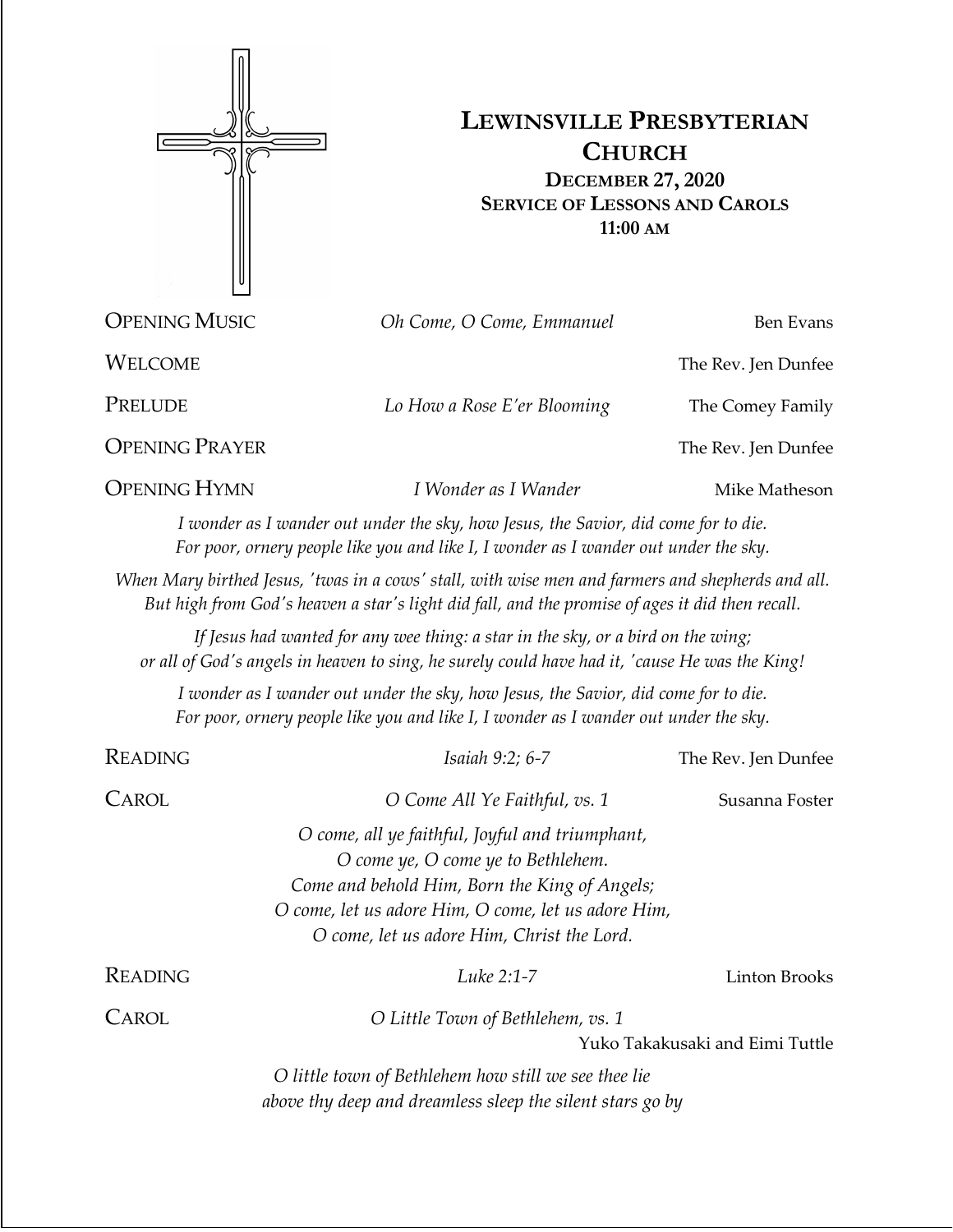|                      | Yet in thy dark streets shineth The everlasting light<br>The hopes and fears of all the years Are met in Thee tonight                                                                                                                                                              |                         |
|----------------------|------------------------------------------------------------------------------------------------------------------------------------------------------------------------------------------------------------------------------------------------------------------------------------|-------------------------|
| READING              | Luke 2:8-16                                                                                                                                                                                                                                                                        | The Rev. Jen Dunfee     |
| CAROL                | The First Noel                                                                                                                                                                                                                                                                     | Emma Staeger            |
|                      | The first Noel the angels did say was to certain poor shepherds In fields as they lay,<br>in fields where they lay, keeping their sheep, on a cold winter's night that was so deep.<br>Refrain: Noel, Noel, Noel, Noel, born is the King of Israel!                                |                         |
|                      | They looked up and saw a star shining in the east beyond them far;<br>and to the earth it gave great light, and so it continued both day and night. Refrain.                                                                                                                       |                         |
|                      | Then let us all with one accord sing praises to our heavenly Lord,<br>that hath made heaven and earth of nought, and with his blood our life hath bought. Refrain.                                                                                                                 |                         |
| <b>READING</b>       | Matthew 2:1-12                                                                                                                                                                                                                                                                     | <b>Linton Brooks</b>    |
| CAROL                | Coventry Carol                                                                                                                                                                                                                                                                     | Lauren Santoro          |
| READING              | John 1:1-14                                                                                                                                                                                                                                                                        | <b>Linton Brooks</b>    |
| CAROL                | Angels We Have Heard on High, vs 1-2 Laury Bender & friends                                                                                                                                                                                                                        |                         |
|                      | Angels we have heard on high, sweetly singing o'er the plains,<br>and the mountains in reply, echoing their joyous strains.<br>Refrain: Gloria In excelsis deo; Gloria In excelsis deo.                                                                                            |                         |
|                      | Shepherds, why this jubilee? Why your joyous strains prolong?<br>What the gladsome tidings be which inspire your heavenly song? Refrain.                                                                                                                                           |                         |
| <b>ANNOUNCEMENTS</b> |                                                                                                                                                                                                                                                                                    | The Rev. Jen Dunfee     |
| <b>OFFERTORY</b>     | What Child is This                                                                                                                                                                                                                                                                 | John Nothaft and Family |
|                      | What child is this, who, laid to rest, on Mary's lap is sleeping?<br>Whom angels greet with anthems sweet while shepherds watch are keeping?<br>This, this is Christ the King, whom shepherds guard and angels sing;<br>haste, haste to bring Him laud, The babe, the son of Mary! |                         |
|                      | Why lies He in such mean estate where ox and ass are feeding?<br>Good Christian, fear: for sinners here the silent Word is pleading.<br>Nails, spear shall pierce him through, the cross be borne for me, for you.<br>Hail, hail the Word Made flesh, the babe, the son of Mary!   |                         |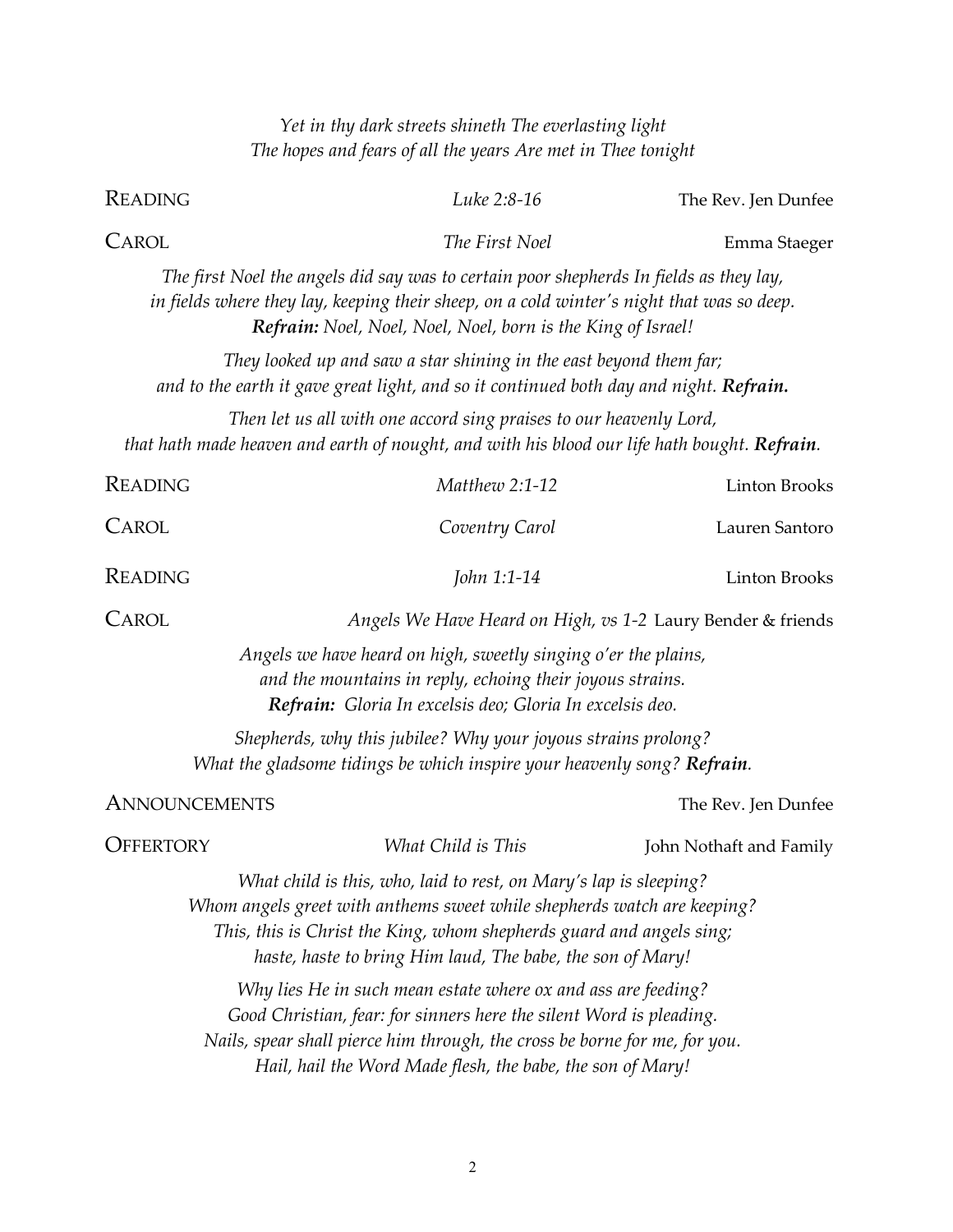*So bring Him incense, gold, and myrrh; come, one and all, to own Him! The King of Kings salvation brings; let loving hearts enthrone Him! Raise, raise the song on high! The virgin sings her lullaby. Joy, joy, for Christ is born, The babe, the son of Mary!*

PRAYERS OF THE PEOPLE AND THE LORD'S PRAYER The Rev. Jen Dunfee *Our Father, who art in Heaven, hallowed be thy name. Thy kingdom come, thy will be done, on earth as it is in heaven. Give us this day our daily bread; and forgive us our debts, as we forgive our debtors; and lead us not into temptation, but deliver us from evil. For thine is the kingdom and the power and the glory, forever. Amen.* 

| <b>CLOSING HYMN</b> | It Came Upon a Midnight Clear, vs. 1, 4-5                                                                                                                                                                                                                                   | The McConnell Family |
|---------------------|-----------------------------------------------------------------------------------------------------------------------------------------------------------------------------------------------------------------------------------------------------------------------------|----------------------|
|                     | It came upon the midnight clear, that glorious song of old,<br>from angels bending near the earth, to touch their harps of gold:<br>"Peace on the earth, good will to all, from heaven's all-gracious King:"<br>the world in solemn stillness lay, to hear the angels sing. |                      |
|                     | And you, beneath life's crushing load, whose forms are bending low,<br>who toil along the climbing way with painful steps and slow,<br>look now, for glad and golden hours come swiftly on the wing:<br>O rest beside the weary road, and hear the angels sing!             |                      |
|                     | For lo! the days are hastening on, by prophets seen of old,<br>when with the ever-circling years shall come the time foretold<br>when peace shall over all the earth its ancient splendors fling,<br>and the whole world send back the song which now the angels sing.      |                      |
| <b>BENEDICTION</b>  |                                                                                                                                                                                                                                                                             | The Rev. Jen Dunfee  |
| <b>POSTLUDE</b>     | Silent Night                                                                                                                                                                                                                                                                | Anabel Sharp         |
|                     | **********                                                                                                                                                                                                                                                                  |                      |
|                     | Participating in the worship service (by order of appearance):<br>Ben Evans, Interim Director of Youth Ministries                                                                                                                                                           |                      |

The Rev. Jen Dunfee The Comey Family, Prelude Mike Matheson, Soloist Susanna Foster, Pianist Linton Brooks, Lay Reader Yuko Takakusaki/Eimi Tuttle, Piano and Vocal Emma Staeger, Soloist Lauren Santoro, Pianist Laury Bender and Friends, Piano and Violin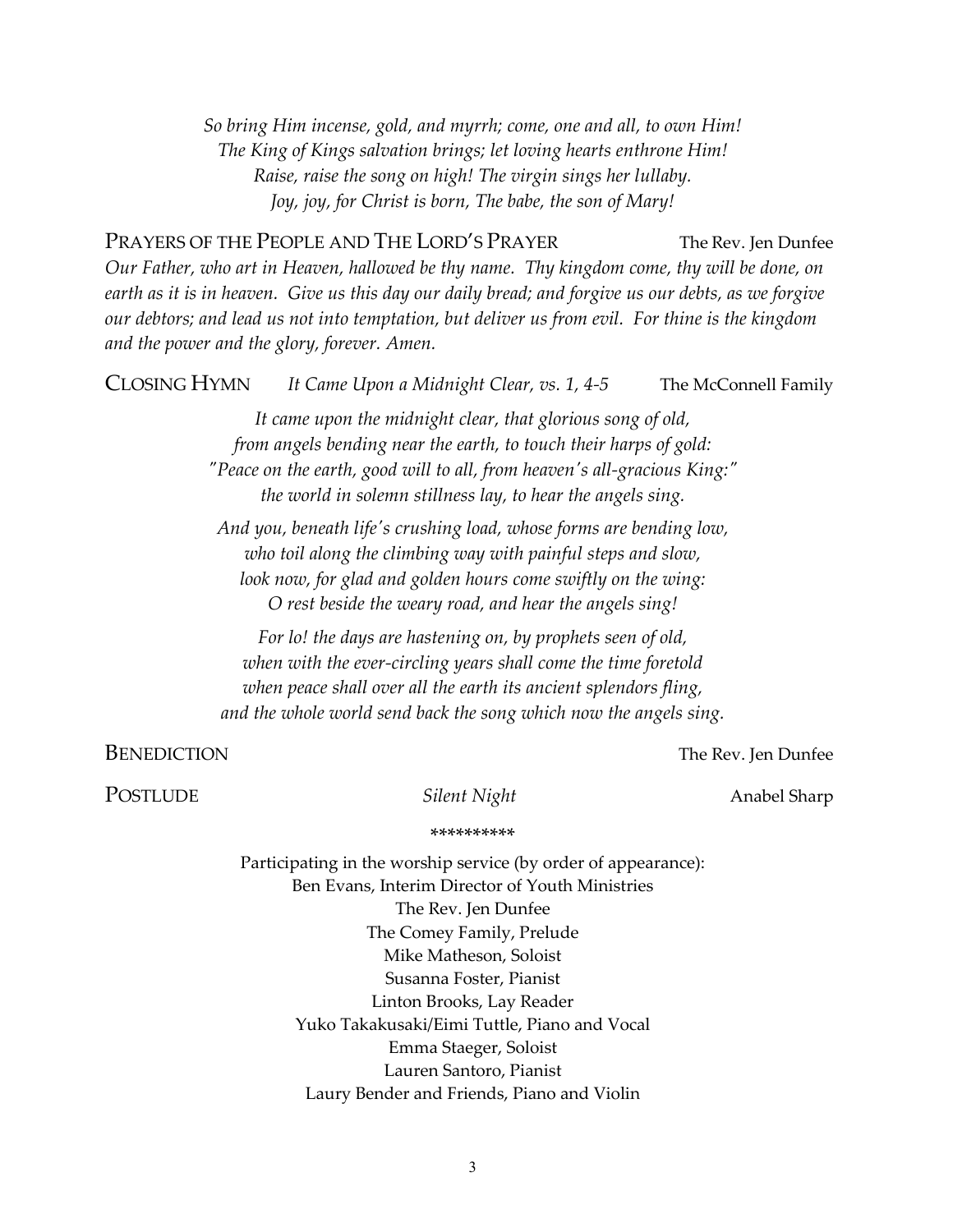Nothaft Family, Piano and Singers McConnell Family, Vocals Anabel Sharp, Soloist

\*\*\*\*\*\*\*\*\*\*



**The Christmas Joy Offering** – During Advent and Christmas we turn our eyes to Bethlehem and celebrate the wondrous gift of Jesus Christ, our Savior. By giving to the Christmas Joy Offering, you honor this gift by providing assistance to current and retired church workers in their time of need and developing our future leaders at Presbyterian-related racial ethnic schools and colleges. Donate to The Christmas Joy Offering from the web page, [www.lewinsville.org.](http://www.lewinsville.org/) Please give generously.

## **The church Christmas Decorations are given to the glory of God in grateful remembrance and thanksgiving.**

## Anonymous

 *In honor of all those who are spending Christmas far from loved ones in the service of their country* Laury and Linda Bender *In memory of Bob Bender, husband and father, and many loved ones* Scotty and Jim Benson *In loving memory of Daniel and Douglas Benson, other family and friends* Linton Brooks and family  *In memory of Barbara Brooks, who loved Christmas* Bill Cable *In memory of Ruth and loved ones* Verna and Bill Chenault *In memory of loved ones* Pam and Mike Deese *In memory of our parents Penny and George Knight, who died March 17, 2020, and Ginny and Charlie Deese* The Deyo Family *In memory of our parents Roy and Marie Tatum and Art and Arlene Deyo, and beloved brotherin-law Robert Spengler* The Dokken Family *In memory of Jim Dokken, beloved husband, father and grandfather* The Edmondson Family *In memory of our beloved parents and brother, Sara and Jim Edmondson, and Anita, Charlie and Robert Pasolli* Mary Frase and Mark Williams *In memory of Mary's parents and Mark's grandparents*